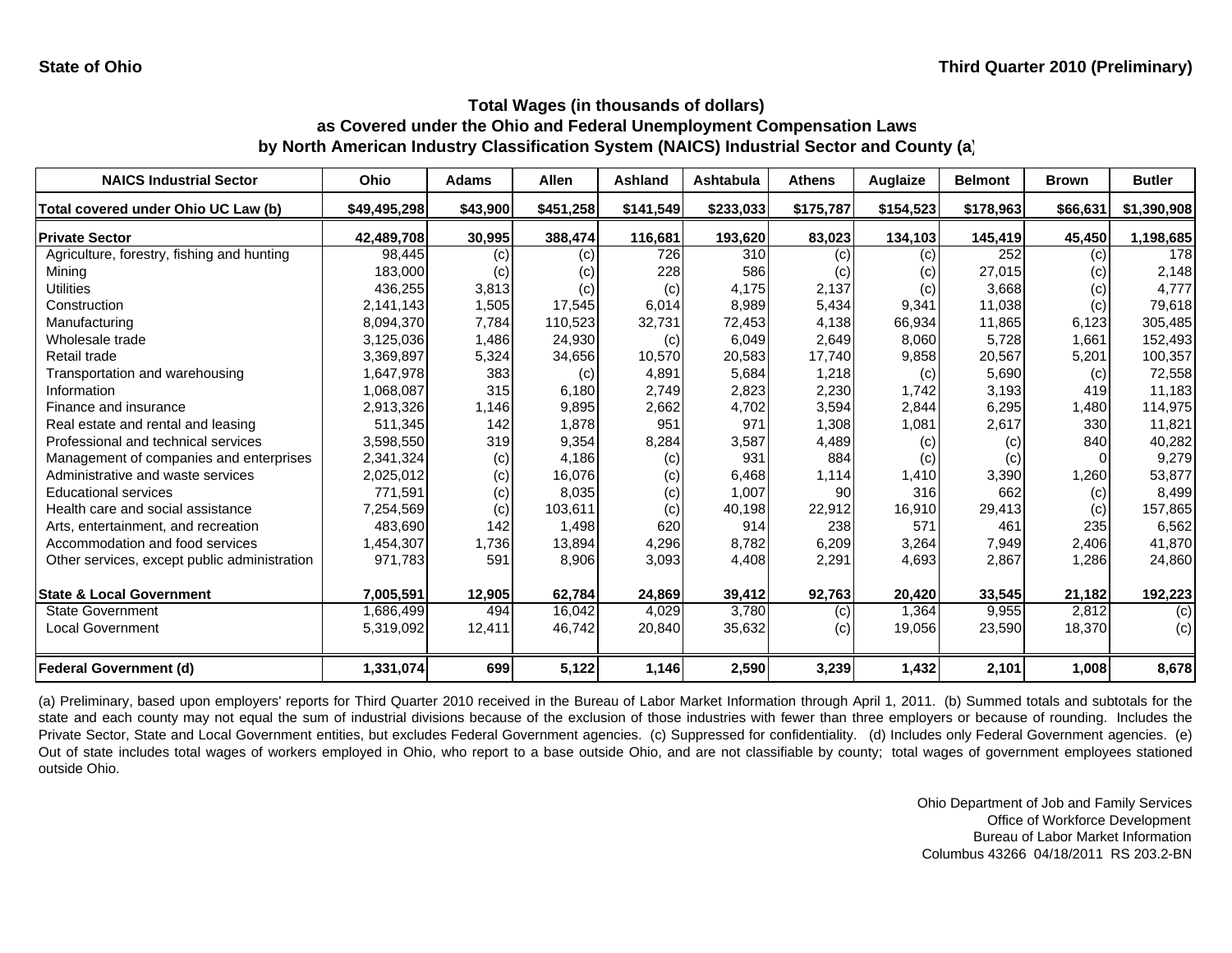| <b>NAICS Industrial Sector</b>               | Carroll           | Champaign | <b>Clark</b> | <b>Clermont</b> | <b>Clinton</b> | Columbiana | <b>Coshocton</b> | Crawford | Cuyahoga    | <b>Darke</b> |
|----------------------------------------------|-------------------|-----------|--------------|-----------------|----------------|------------|------------------|----------|-------------|--------------|
| Total covered under Ohio UC Law (b)          | \$39,470          | \$80,635  | \$393,428    | \$462,308       | \$152,840      | \$214,171  | \$95,068         | \$99,137 | \$7,605,217 | \$134,407    |
| <b>Private Sector</b>                        | 31,694            | 63,304    | 334,444      | 388,193         | 123,443        | 177,742    | 82,511           | 81,884   | 6,693,549   | 116,351      |
| Agriculture, forestry, fishing and hunting   | (c)               | (c)       | 3,153        | (c)             | 133            | 798        | 443              | (c)      | 1.457       | (c)          |
| Mining                                       | $\left( c\right)$ | (c)       | 607          | (c)             | 136            | 2,143      | 2,593            | (c)      | 4,993       | (c)          |
| Utilities                                    | 691               | (c)       | (c)          | 11,145          | (c)            | 2,312      | 13,518           | 690      | 24,849      | 859          |
| Construction                                 | 1,600             | 1,845     | 10,795       | 24,735          | 2,290          | 8,372      | 2,333            | 3,366    | 260.731     | 8,174        |
| Manufacturing                                | 11,840            | 30,618    | 75,510       | 57,483          | 37,583         | 50,001     | 27,739           | 29,850   | 925,781     | 37,940       |
| Wholesale trade                              | 740               | 2,717     | (c)          | 30,539          | (c)            | 9,246      | 1,275            | 4,340    | 548,929     | 6,690        |
| Retail trade                                 | 4,748             | 5,821     | 31,133       | 54,377          | 9,080          | 23,238     | 6,203            | 7,417    | 384,579     | 10,097       |
| Transportation and warehousing               | 2,108             | (c)       | 26,714       | 20,550          | 31,677         | 9,372      | 2,211            | 1,377    | 216,021     | 9,379        |
| Information                                  | 297               | 973       | 2.671        | 19,075          | 2,677          | 1,168      | 702              | 385      | 188.259     | 859          |
| Finance and insurance                        | 519               | 1,805     | 19,896       | 39,177          | 5,736          | 5,100      | 1,977            | 5,651    | 656,781     | 5,503        |
| Real estate and rental and leasing           | 255               | 444       | 3,081        | 7,635           | 948            | 1,047      | 476              | 477      | 121.893     | 695          |
| Professional and technical services          | 573               | 3,066     | 10,557       | 20,970          | 1,906          | 3,094      | (c)              | 3,367    | 693,643     | 4,821        |
| Management of companies and enterprises      | n                 | (c)       | 12,624       | 5,223           | 2,916          | 1,612      | (c)              | (c)      | 341,223     | (c)          |
| Administrative and waste services            | 486               | (c)       | 9,685        | 14,213          | 2,405          | 7,930      | 3,741            | (c)      | 312,210     | (c)          |
| <b>Educational services</b>                  | (c)               | (c)       | 7,636        | 3,018           | (c)            | 2,111      | 113              | (c)      | 186,277     | 224          |
| Health care and social assistance            | (c)               | (c)       | 69,634       | 45,174          | (c)            | 37,162     | 13,464           | (c)      | 336,557     | 18,751       |
| Arts, entertainment, and recreation          | 311               | 465       | 1,666        | 3,443           | 279            | 907        | 474              | 206      | 150,829     | 669          |
| Accommodation and food services              | 1,200             | 2,326     | 15,327       | 20,516          | 3,740          | 6,460      | 2,031            | 2,988    | 193,675     | 2,844        |
| Other services, except public administration | 960               | 977       | 12,693       | 10,677          | 1,571          | 5,671      | 1,429            | 1,399    | 144,862     | 2,043        |
| <b>State &amp; Local Government</b>          | 7,776             | 17,331    | 58,983       | 74,115          | 29,397         | 36,428     | 12,558           | 17,254   | 911,668     | 18,056       |
| <b>State Government</b>                      | 381               | 697       | 3,010        | 6,626           | 2,464          | 4,309      | 564              | 1,954    | 68,189      | 530          |
| <b>Local Government</b>                      | 7,395             | 16,634    | 55,973       | 67,489          | 26,933         | 32,119     | 11,994           | 15,300   | 843,479     | 17,526       |
| <b>Federal Government (d)</b>                | 465               | 776       | 9,604        | 4,460           | 2,050          | 8,527      | 1,089            | 962      | 294,697     | 1,172        |

(a) Preliminary, based upon employers' reports for Third Quarter 2010 received in the Bureau of Labor Market Information through April 1, 2011. (b) Summed totals and subtotals for the state and each county may not equal the sum of industrial divisions because of the exclusion of those industries with fewer than three employers or because of rounding. Includes the Private Sector, State and Local Government entities, but excludes Federal Government agencies. (c) Suppressed for confidentiality. (d) Includes only Federal Government agencies. (e) Out of state includes total wages of workers employed in Ohio, who report to <sup>a</sup> base outside Ohio, and are not classifiable by county; total wages of government employees stationed outside Ohio.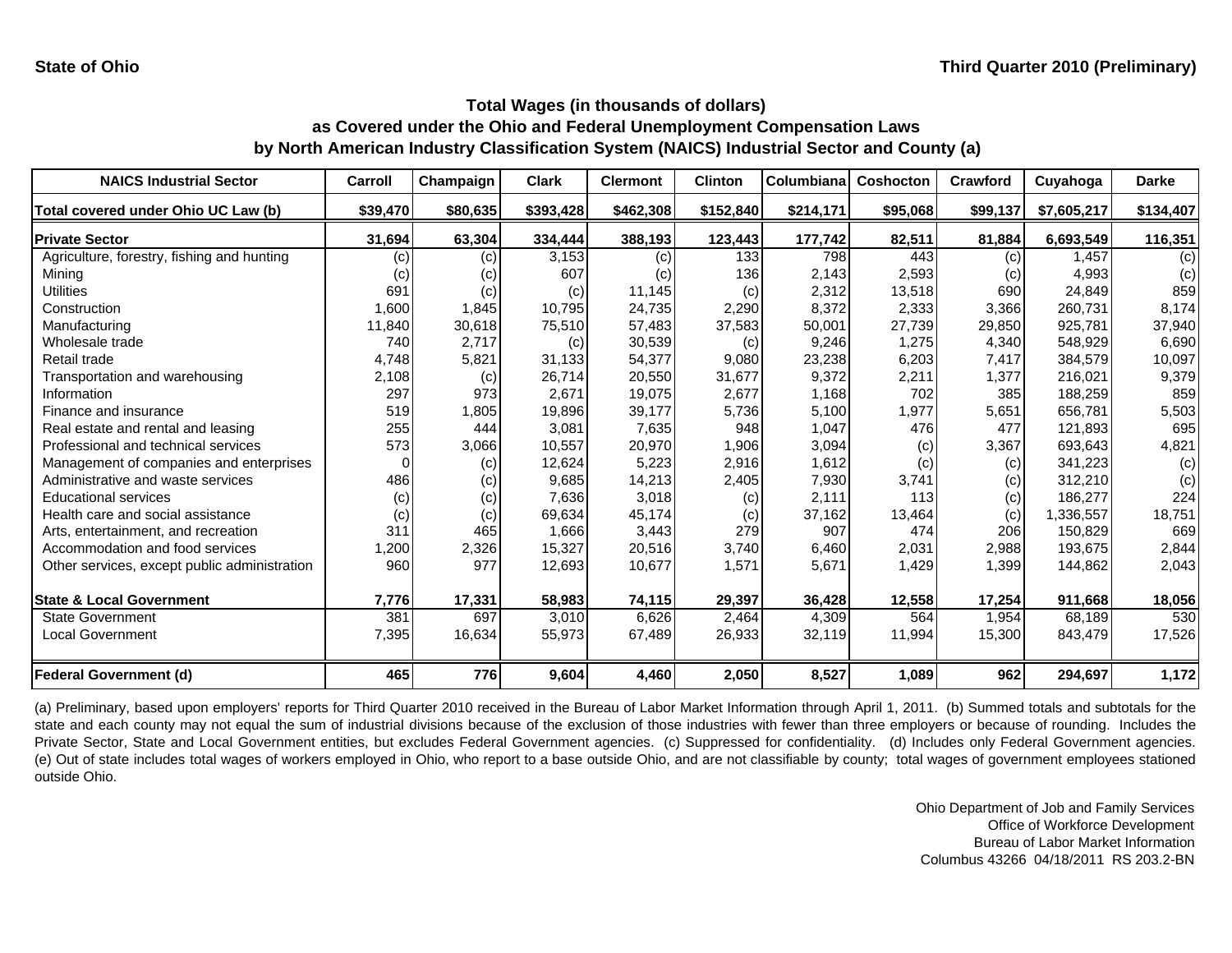| <b>NAICS Industrial Sector</b>               | <b>Defiance</b> | <b>Delaware</b> | Erie      | <b>Fairfield</b> | <b>Fayette</b> | <b>Franklin</b> | <b>Fulton</b> | Gallia    | Geauga    | Greene    |
|----------------------------------------------|-----------------|-----------------|-----------|------------------|----------------|-----------------|---------------|-----------|-----------|-----------|
| Total covered under Ohio UC Law (b)          | \$137,062       | \$817,479       | \$309,450 | \$315,220        | \$78,518       | \$7,305,508     | \$150,057     | \$100,764 | \$295,264 | \$539,068 |
| <b>Private Sector</b>                        | 119,763         | 734,231         | 257,006   | 250,712          | 64,114         | 6,031,869       | 128,483       | 85,288    | 256,216   | 432,743   |
| Agriculture, forestry, fishing and hunting   | 277             | (c)             | (c)       | 305              | 297            | 2,549           | 1,426         | (c)       | (c)       | (c)       |
| Mining                                       |                 | (c)             | (c)       | 436              |                | 3,264           |               | (c)       | (c)       | (c)       |
| Utilities                                    | 181             | 2,448           | (c)       | 2,549            | (c)            | 79,120          | (c)           | 19,470    | (c)       | (c)       |
| Construction                                 | 4,249           | 28,847          | 11,004    | 16,661           | 2,685          | 251,584         | 8,534         | 5,874     | 20,091    | 16,216    |
| Manufacturing                                | 52,390          | 71,316          | 69,371    | 48,139           | 16,676         | 456,466         | 67,020        | 5,952     | 79,387    | 41,437    |
| Wholesale trade                              | 4,362           | 35,054          | 14,499    | 8,551            | (c)            | 408,800         | 8,349         | 1,041     | 20,702    | 15,077    |
| Retail trade                                 | 12,677          | 59,118          | 24,597    | 33,414           | 11,497         | 468,288         | 8,685         | 7,708     | 24,876    | 50,790    |
| Transportation and warehousing               | 4,483           | 35,023          | (c)       | 5,281            | 9,845          | 376,729         | (c)           | 2,978     | (c)       | (c)       |
| Information                                  | 2,608           | 14,919          | 2,988     | 2,639            | 429            | 214,483         | 765           | 649       | 1,421     | 19,857    |
| Finance and insurance                        | 6,228           | 77,007          | 6,667     | 6,880            | 3,283          | 674,664         | 3,029         | 3,609     | 8,493     | 18,790    |
| Real estate and rental and leasing           | 437             | 6,891           | 1,959     | 2,595            | 542            | 98,853          | 578           | 396       | 1.873     | 3,336     |
| Professional and technical services          | 2,144           | 245,532         | 6,012     | 9,640            | (c)            | 713,647         | (c)           | (c)       | 11,552    | 141,371   |
| Management of companies and enterprises      | 900             | 8,519           | 1,681     | 6,622            | (c)            | 442,184         | (c)           | (c)       | 9,529     | 2,995     |
| Administrative and waste services            | 2,121           | 25,615          | 5,779     | 25,276           | 1,013          | 382,107         | 2,644         | 1,413     | 12,939    | 16,582    |
| <b>Educational services</b>                  | (c)             | 9,298           | 1,282     | 1,722            | (c)            | 116,487         | (c)           | (c)       | 4,362     | 13,462    |
| Health care and social assistance            | (c)             | 52,972          | 47,505    | 54,366           | (c)            | 920,058         | (c)           | (c)       | 33,327    | 47,995    |
| Arts, entertainment, and recreation          | 248             | 14,912          | 22,976    | 1,500            | 414            | 39,165          | 1,226         | 119       | 2.708     | 2,511     |
| Accommodation and food services              | 4,090           | 32,259          | 24,207    | 15,341           | 3,313          | 217,159         | 2,811         | 3,136     | 7,112     | 24,014    |
| Other services, except public administration | 2,782           | 12,160          | 4,313     | 8,794            | 723            | 166,263         | 1,460         | 1,941     | 8,453     | 7,058     |
| <b>State &amp; Local Government</b>          | 17,299          | 83,247          | 52,444    | 64,508           | 14,404         | 1,273,639       | 21,573        | 15,475    | 39,048    | 106,325   |
| <b>State Government</b>                      | 1,157           | 10,192          | 12,196    | 8,936            | 588            | 637,567         | 2,018         | (c)       | 2,819     | (c)       |
| <b>Local Government</b>                      | 16,142          | 73,055          | 40,248    | 55,572           | 13,816         | 636,072         | 19,555        | (c)       | 36,229    | (c)       |
| <b>Federal Government (d)</b>                | 1,115           | 3,097           | 4,943     | 3,496            | 654            | 215,868         | 1,103         | 972       | 1,776     | 253,519   |

(a) Preliminary, based upon employers' reports for Third Quarter 2010 received in the Bureau of Labor Market Information through April 1, 2011. (b) Summed totals and subtotals for the state and each county may not equal the sum of industrial divisions because of the exclusion of those industries with fewer than three employers or because of rounding. Includes the Private Sector, State and Local Government entities, but excludes Federal Government agencies. (c) Suppressed for confidentiality. (d) Includes only Federal Government agencies. (e) Out of state includes total wages of workers employed in Ohio, who report to <sup>a</sup> base outside Ohio, and are not classifiable by county; total wages of government employees stationed outside Ohio.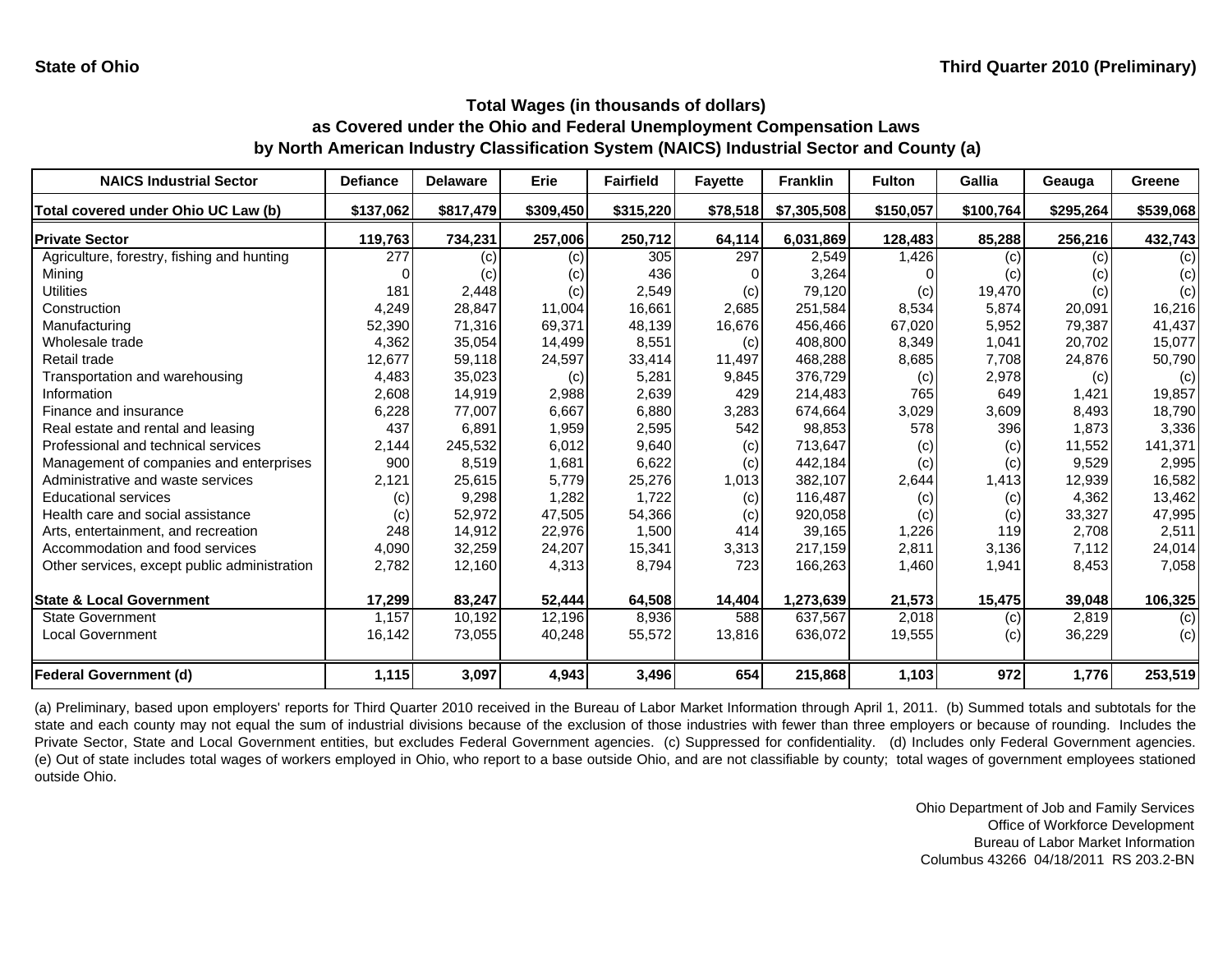| <b>NAICS Industrial Sector</b>               | <b>Guernsey</b> | <b>Hamilton</b> | <b>Hancock</b> | <b>Hardin</b> | <b>Harrison</b> | Henry    | <b>Highland</b> | <b>Hocking</b> | <b>Holmes</b> | <b>Huron</b> |
|----------------------------------------------|-----------------|-----------------|----------------|---------------|-----------------|----------|-----------------|----------------|---------------|--------------|
| Total covered under Ohio UC Law (b)          | \$111,869       | \$5,883,141     | \$390,392      | \$64,162      | \$24,529        | \$97,468 | \$76,869        | \$50,140       | \$123,472     | \$182,827    |
| <b>Private Sector</b>                        | 91,153          | 5,391,771       | 359,165        | 52,809        | 19,100          | 79,773   | 55,069          | 32,408         | 109,739       | 160,331      |
| Agriculture, forestry, fishing and hunting   | (c)             | 1,553           | 328            | 1,134         | 97              | (c)      | 181             | 168            | 1,334         | 7,316        |
| Mining                                       | (c)             | 3,938           | (c)            |               | 5,238           | (c)      | 411             | 1,087          | 1,093         | ∩            |
| <b>Utilities</b>                             | 1,304           | 24,791          | 1,518          | 771           | (c)             | (c)      | 1,050           | 80             | (c)           | (c)          |
| Construction                                 | 8,155           | 236,360         | (c)            | 986           | 643             | 6,486    | 3,433           | 2,823          | 14,248        | 20,850       |
| Manufacturing                                | 28,908          | 738,085         | 112,093        | 18,535        | 4,155           | 38,937   | 16,538          | 9,257          | 45.824        | 58,039       |
| Wholesale trade                              | 2,507           | 400,518         | 13,180         | 3,316         | 1,129           | (c)      | 1,422           | 783            | 4,632         | (c)          |
| Retail trade                                 | 9,959           | 287,146         | 29,078         | 4,647         | 1,238           | 6,861    | 8,151           | 4,224          | 10,186        | 10,813       |
| Transportation and warehousing               | 2,678           | 102,117         | 20,888         | 1,633         | (c)             | 5,922    | 1,459           | 447            | (c)           | 10,487       |
| Information                                  | 724             | 136,809         | 3,851          | 435           | (c)             | 1,061    | 2,420           | 384            | 681           | 2,335        |
| Finance and insurance                        | 2,276           | 409,393         | 6,031          | 1,672         | 379             | 2,540    | 3,322           | 1,421          | 3,365         | 3,758        |
| Real estate and rental and leasing           | 525             | 67,766          | 2,712          | 324           | 374             | 557      | 352             | 408            | 233           | 709          |
| Professional and technical services          | 3,259           | 553,373         | 14,313         | 1,554         | 204             | 807      | (c)             | 752            | (c)           | 2,932        |
| Management of companies and enterprises      | 1,009           | 801,442         | 8,692          | C             | (c)             |          | (c)             | 0              | (c)           | 710          |
| Administrative and waste services            | 1,643           | 238,409         | 14,902         | 578           | 60              | 417      | 1,134           | 1,096          | 7,892         | 1,394        |
| <b>Educational services</b>                  | 162             | 87,796          | 9,761          | (c)           | (c)             | 222      | (c)             | (c)            | (c)           | (c)          |
| Health care and social assistance            | 18,698          | 943,961         | 43,234         | (c)           | (c)             | 8,784    | (c)             | (c)            | (c)           | (c)          |
| Arts, entertainment, and recreation          | 254             | 103,043         | 1,019          | 219           | 188             | 62       | 206             | 226            | 298           | 699          |
| Accommodation and food services              | 5,110           | 142,396         | 11,118         | 2,903         | 497             | 1,388    | 2,395           | 3,186          | 4,206         | 4,202        |
| Other services, except public administration | 1,743           | 112,875         | 7,012          | 963           | 275             | 1,473    | 1,036           | 1,099          | 1,406         | 2,839        |
| <b>State &amp; Local Government</b>          | 20,716          | 491,371         | 31,227         | 11,353        | 5,429           | 17,694   | 21,801          | 17,731         | 13,733        | 22,496       |
| <b>State Government</b>                      | 6,188           | (c)             | 2,904          | 406           | 718             | 518      | 1,250           | 5,196          | 471           | 1,004        |
| <b>Local Government</b>                      | 14,528          | (c)             | 28,323         | 10,947        | 4,711           | 17,176   | 20,551          | 12,535         | 13,262        | 21,492       |
| <b>Federal Government (d)</b>                | 1,502           | 165,821         | 2,104          | 801           | 629             | 765      | 1,201           | 507            | 730           | 1,502        |

(a) Preliminary, based upon employers' reports for Third Quarter 2010 received in the Bureau of Labor Market Information through April 1, 2011. (b) Summed totals and subtotals for the state and each county may not equal the sum of industrial divisions because of the exclusion of those industries with fewer than three employers or because of rounding. Includes the Private Sector, State and Local Government entities, but excludes Federal Government agencies. (c) Suppressed for confidentiality. (d) Includes only Federal Government agencies. (e) Out of state includes total wages of workers employed in Ohio, who report to <sup>a</sup> base outside Ohio, and are not classifiable by county; total wages of government employees stationed outside Ohio.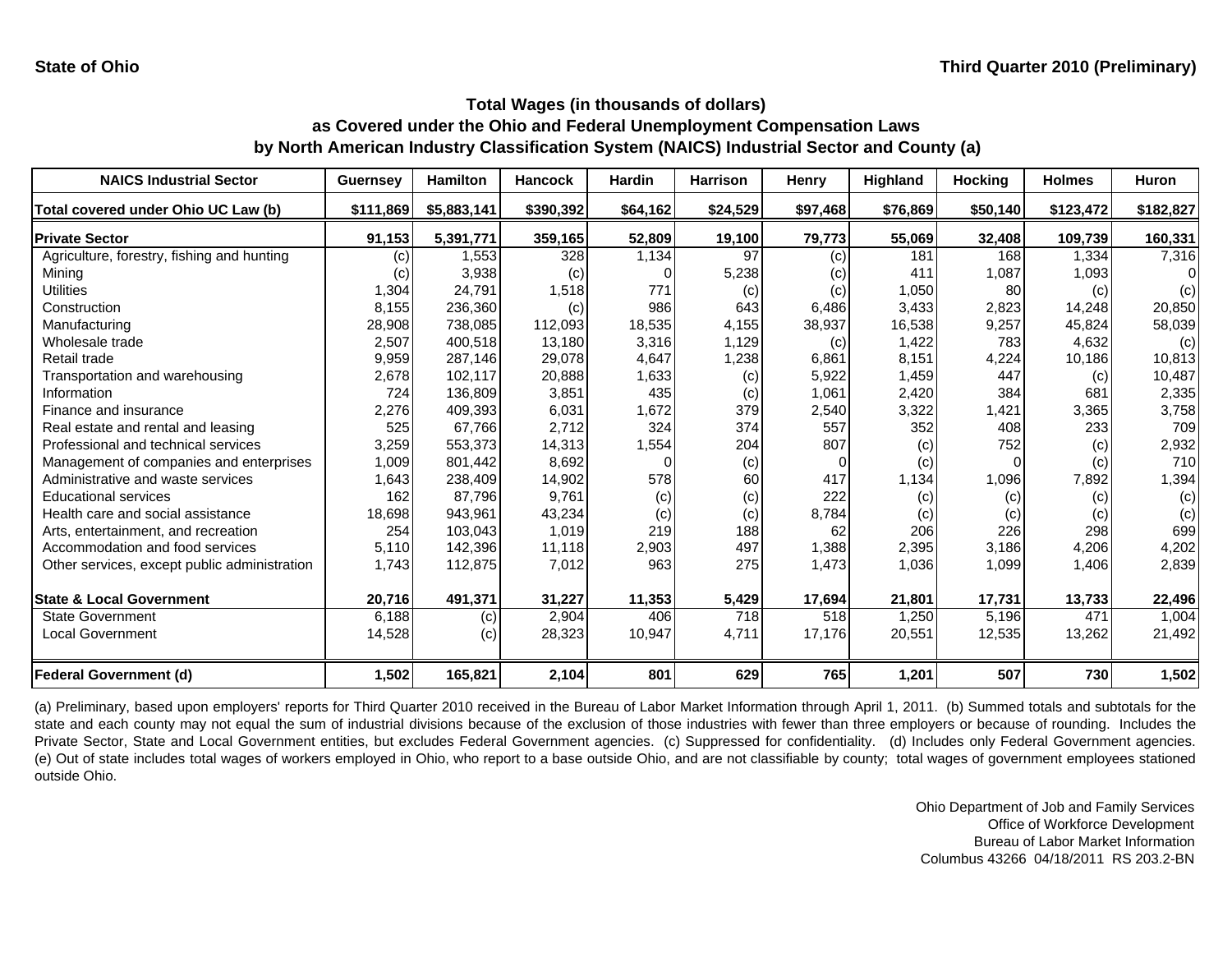| <b>NAICS Industrial Sector</b>               | <b>Jackson</b> | Jefferson | Knox      | Lake      | Lawrence | Licking   | Logan     | Lorain    | Lucas       | <b>Madison</b> |
|----------------------------------------------|----------------|-----------|-----------|-----------|----------|-----------|-----------|-----------|-------------|----------------|
| Total covered under Ohio UC Law (b)          | \$84,485       | \$190,909 | \$174,159 | \$865,467 | \$88,946 | \$437,974 | \$169,058 | \$827,550 | \$1,951,322 | \$118,241      |
| <b>Private Sector</b>                        | 70,577         | 163,179   | 151,574   | 749,607   | 64,562   | 361,868   | 148,464   | 676,810   | 1,648,102   | 85,756         |
| Agriculture, forestry, fishing and hunting   | 703            | (c)       | 381       | 5,995     | (c)      | 2,201     | 687       | 5,276     | 1.807       | 938            |
| Mining                                       | 2,278          | (c)       | 972       | 3,800     | (c)      | 1,236     | 303       | 115       | 2,719       |                |
| <b>Utilities</b>                             | (c)            | 25,961    | 786       | 25,551    | 1,878    | 4,573     | 387       | 6,201     | 9,063       | (c)            |
| Construction                                 | 5,399          | 8,841     | 17,791    | 41,902    | 9,275    | 25,806    | 5,048     | 40,190    | 102,131     | 3,298          |
| Manufacturing                                | 29,648         | 20,115    | 59,041    | 256,314   | (c)      | 67,621    | 76,440    | 213,960   | 279,560     | 27,493         |
| Wholesale trade                              | 1,381          | 6,385     | 4.178     | 48,277    | 1,664    | 17.892    | 4.117     | 32.861    | 80.527      | (c)            |
| Retail trade                                 | 7,623          | 15,705    | 11,839    | 74,785    | 11,216   | 40,967    | 9,243     | 73,010    | 146,594     | 11,157         |
| Transportation and warehousing               | (c)            | 11,491    | 1,404     | 6,810     | 6,414    | 19,523    | 11,144    | 14,729    | 63,327      | 11,557         |
| Information                                  | 668            | 4,492     | 2,770     | 11,559    | 806      | 4,286     | 896       | 7,337     | 29,850      | 522            |
| Finance and insurance                        | 2,256          | 2,988     | 3,045     | 20,221    | 2,079    | 30,043    | 2,475     | 19,293    | 73,550      | 1,272          |
| Real estate and rental and leasing           | 357            | 1,634     | 688       | 6,457     | 414      | 3,598     | 1,072     | 5,816     | 17,133      | 400            |
| Professional and technical services          | 598            | 2,885     | 2,594     | 34,548    | 1,437    | 22,483    | 5,580     | 25,687    | 114,291     | 7,709          |
| Management of companies and enterprises      | 360            | 695       | 1,072     | 18,396    | 855      | 12,036    | 1,184     | 16,148    | 78,915      | 198            |
| Administrative and waste services            | 2,634          | 6,382     | 2,604     | 31,829    | 2,634    | 14,396    | 6,724     | 30,896    | 79,944      | 3,632          |
| <b>Educational services</b>                  | 135            | (c)       | 13,152    | 10.719    | 200      | 11,212    | 105       | 22,412    | 28,221      | (c)            |
| Health care and social assistance            | 11,163         | (c)       | 21,457    | 100,510   | 13,857   | 56,904    | 15,299    | 116,424   | 426,577     | (c)            |
| Arts, entertainment, and recreation          | 117            | 1,582     | 656       | 4,942     | 131      | 3,264     | 554       | 5,050     | 14,212      | 168            |
| Accommodation and food services              | 2,568          | 4,764     | 4,518     | 28,101    | 3,549    | 16,281    | 3,776     | 24,259    | 61,066      | 2,938          |
| Other services, except public administration | 1,153          | 3,162     | 2,627     | 18,894    | 1,728    | 7,545     | 3,426     | 17,146    | 38,617      | 609            |
| <b>State &amp; Local Government</b>          | 13,908         | 27,730    | 22,584    | 115,860   | 24,385   | 76,106    | 20,594    | 150,740   | 303.220     | 32,485         |
| <b>State Government</b>                      | 2,488          | 1,276     | (c)       | 1,195     | 2,660    | 12,286    | 1,051     | 13,951    | 104,109     | 15,364         |
| Local Government                             | 11,420         | 26,454    | (c)       | 114,665   | 21,725   | 63,820    | 19,543    | 136,789   | 199,111     | 17,121         |
| <b>Federal Government (d)</b>                | 835            | 2,948     | 1,223     | 7,032     | 1,562    | 7,120     | 1,838     | 27,472    | 29,287      | 872            |

(a) Preliminary, based upon employers' reports for Third Quarter 2010 received in the Bureau of Labor Market Information through April 1, 2011. (b) Summed totals and subtotals for the state and each county may not equal the sum of industrial divisions because of the exclusion of those industries with fewer than three employers or because of rounding. Includes the Private Sector, State and Local Government entities, but excludes Federal Government agencies. (c) Suppressed for confidentiality. (d) Includes only Federal Government agencies. (e) Out of state includes total wages of workers employed in Ohio, who report to <sup>a</sup> base outside Ohio, and are not classifiable by county; total wages of government employees stationed outside Ohio.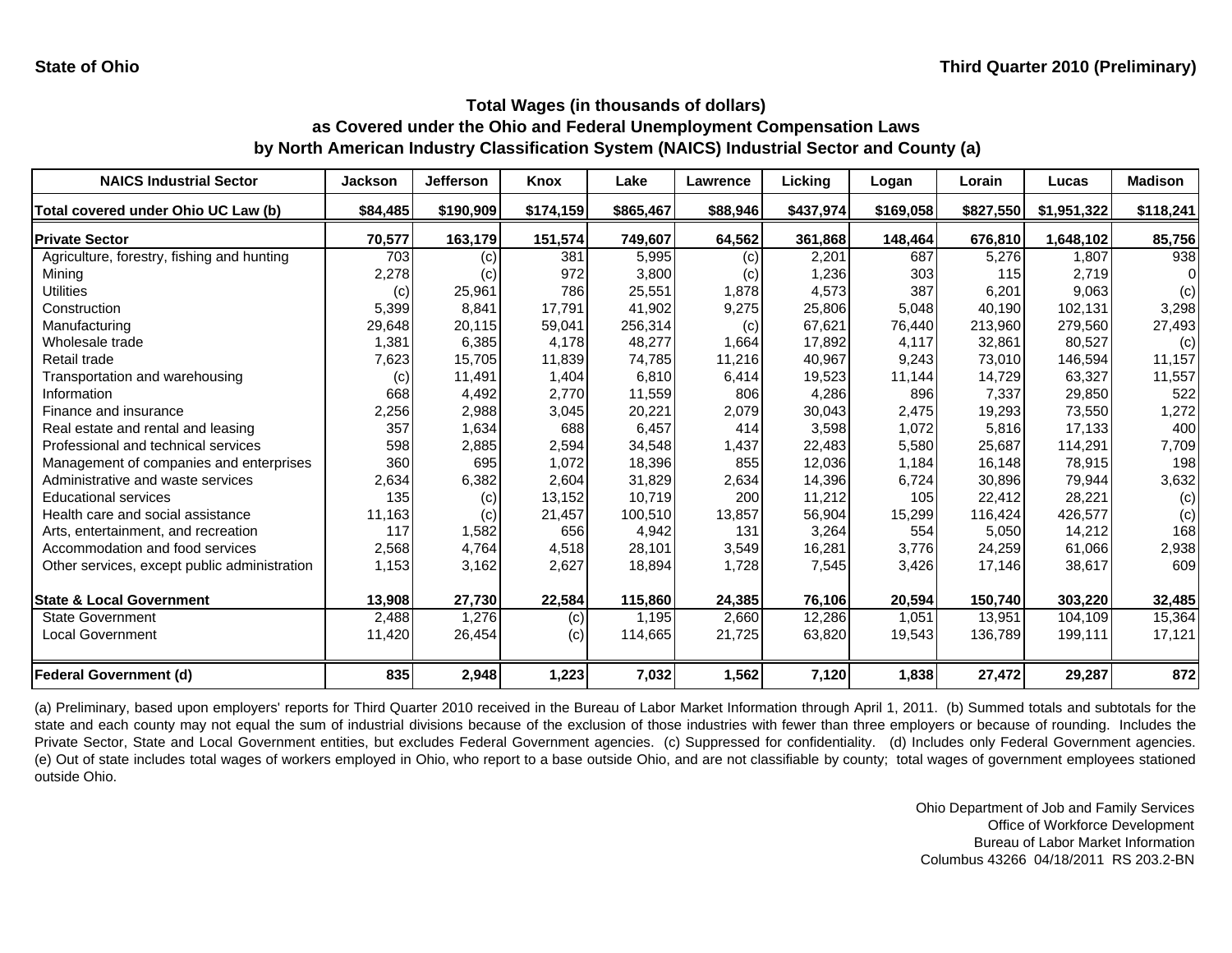| <b>NAICS Industrial Sector</b>               | <b>Mahoning</b> | <b>Marion</b> | <b>Medina</b> | <b>Meigs</b> | <b>Mercer</b> | <b>Miami</b> | <b>Monroe</b>   | <b>Montgomery</b> | Morgan   | <b>Morrow</b> |
|----------------------------------------------|-----------------|---------------|---------------|--------------|---------------|--------------|-----------------|-------------------|----------|---------------|
| Total covered under Ohio UC Law (b)          | \$777,286       | \$214,658     | \$494,621     | \$25,202     | \$136,876     | \$324,118    | \$29,129        | \$2,363,445       | \$17,333 | \$36,632      |
| <b>Private Sector</b>                        | 649,504         | 172,076       | 427,742       | 17,328       | 114,260       | 276,136      | 23,539          | 2,052,820         | 12,615   | 23,195        |
| Agriculture, forestry, fishing and hunting   | 1,071           | (c)           | 818           | 223          | (c)           | 685          | $\overline{28}$ | (c)               | 293      | 139           |
| Minina                                       | 2,811           | (c)           | 321           | 3,351        | (c)           | 344          | 320             | (c)               | 139      | 113           |
| Utilities                                    | 5,892           | 1,840         | (c)           | (c)          | (c)           | (c)          | 479             | 18,739            | (c)      | (c)           |
| Construction                                 | 54,050          | 4,379         | 33,611        | 2,400        | 8,645         | 15,035       | 1,145           | 90.182            | 467      | 1,646         |
| Manufacturing                                | 82,993          | 66,691        | 99,368        | 860          | 47,188        | 105,789      | 12,948          | 304.936           | 5,079    | 8,539         |
| Wholesale trade                              | 52,320          | 7,146         | (c)           | 464          | (c)           | 21,695       | 813             | 102,128           | 1,008    | 838           |
| Retail trade                                 | 71,886          | 15,191        | 47.478        | 2,415        | 10,961        | 26,480       | 1.494           | 140,800           | 1,253    | 3,523         |
| Transportation and warehousing               | 29,991          | 5,958         | 26,106        | (c)          | 9,280         | (c)          | 1,912           | 73,535            | (c)      | (c)           |
| Information                                  | 12,833          | 7,970         | 3,676         | (c)          | 1,369         | 1,760        | 157             | 133,253           | 249      | 361           |
| Finance and insurance                        | 30,825          | 4,783         | 11,466        | 941          | 5,586         | 7,311        | (c)             | 121,935           | 538      | 656           |
| Real estate and rental and leasing           | 6,101           | 1,474         | 3,881         | 29           | 617           | 2,323        | (c)             | 26,624            | 13       | 199           |
| Professional and technical services          | 38,344          | 2,722         | 22,326        | (c)          | (c)           | (c)          | 272             | 176,220           | (c)      | (c)           |
| Management of companies and enterprises      | 9,547           | 1,698         | 42,059        | (c)          | (c)           | (c)          |                 | 83,332            | (c)      | (c)           |
| Administrative and waste services            | 53,453          | 3,581         | 21,558        | 555          | 1,996         | 9,914        | 252             | 94,108            | 473      | 359           |
| <b>Educational services</b>                  | 8,062           | 415           | 1,750         | (c)          | (c)           | 769          | (c)             | 64,489            | (c)      | (c)           |
| Health care and social assistance            | 140,362         | 38,107        | 51,635        | (c)          | (c)           | 35,495       | (c)             | 490,249           | (c)      | (c)           |
| Arts, entertainment, and recreation          | 2,966           | 632           | 3,721         | (c)          | 378           | 1,005        | (c)             | 12,158            | 13       | 218           |
| Accommodation and food services              | 28,835          | 5,449         | 15,806        | (c)          | 3,007         | 11,618       | (c)             | 71,597            | 430      | 1,054         |
| Other services, except public administration | 17,162          | 3,022         | 8,676         | (c)          | 2,574         | 6,082        | 556             | 46,757            | 141      | 674           |
| <b>State &amp; Local Government</b>          | 127,782         | 42,581        | 66,879        | 7,874        | 22,616        | 47,982       | 5,591           | 310,626           | 4,717    | 13,437        |
| <b>State Government</b>                      | 40,179          | 14,388        | 1,432         | 468          | 1,515         | 2,114        | 385             | 24,420            | 625      | 1,017         |
| <b>Local Government</b>                      | 87,603          | 28,193        | 65,447        | 7,406        | 21,101        | 45,868       | 5,206           | 286,206           | 4,092    | 12,420        |
| <b>Federal Government (d)</b>                | 19,708          | 1,622         | 4,778         | 977          | 1,072         | 2,463        | 581             | 77,374            | 464      | 557           |

(a) Preliminary, based upon employers' reports for Third Quarter 2010 received in the Bureau of Labor Market Information through April 1, 2011. (b) Summed totals and subtotals for the state and each county may not equal the sum of industrial divisions because of the exclusion of those industries with fewer than three employers or because of rounding. Includes the Private Sector, State and Local Government entities, but excludes Federal Government agencies. (c) Suppressed for confidentiality. (d) Includes only Federal Government agencies. (e) Out of state includes total wages of workers employed in Ohio, who report to <sup>a</sup> base outside Ohio, and are not classifiable by county; total wages of government employees stationed outside Ohio.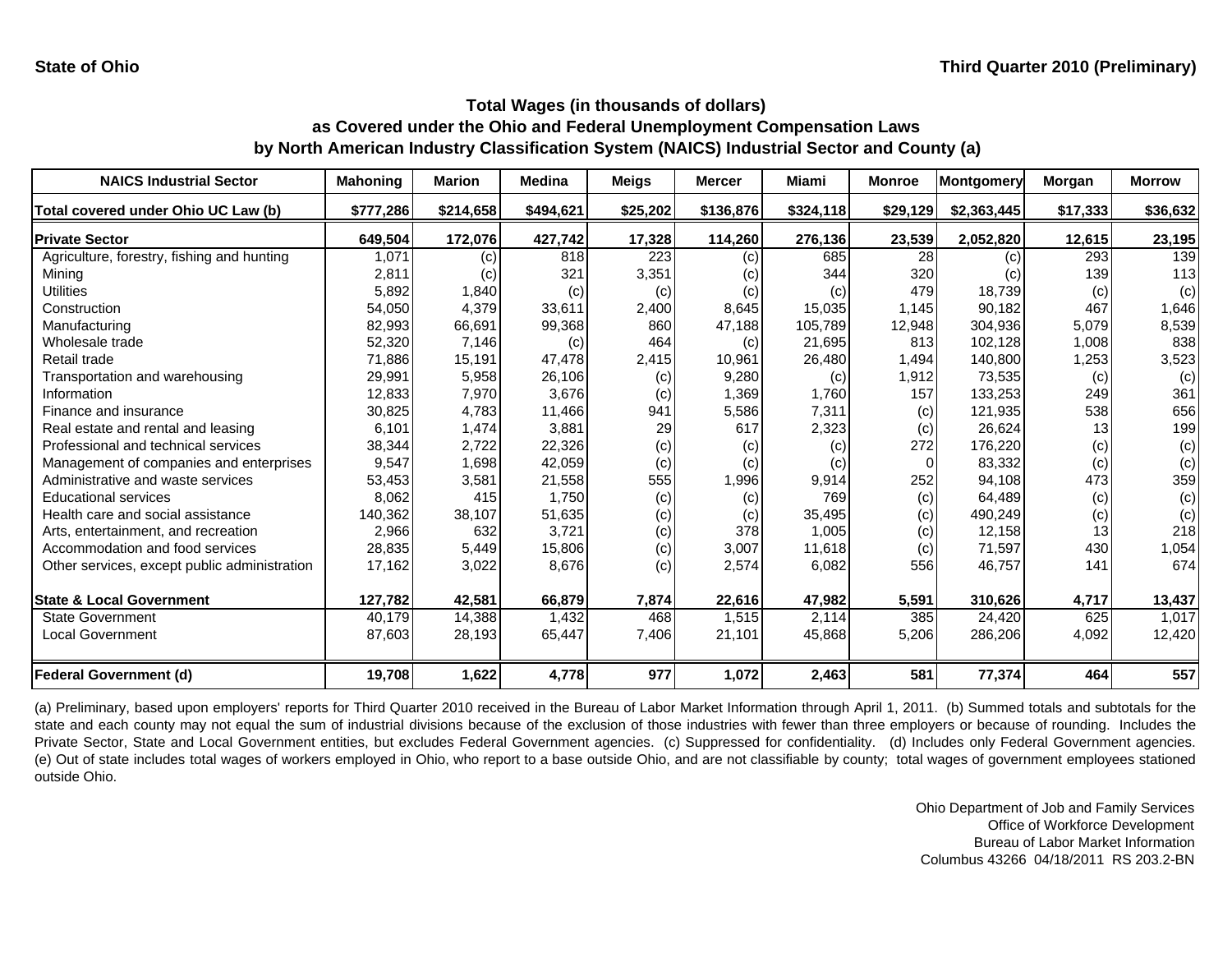| <b>NAICS Industrial Sector</b>               | <b>Muskingum</b> | <b>Noble</b> | <b>Ottawa</b> | <b>Paulding</b> | Perry    | Pickaway  | <b>Pike</b> | Portage   | <b>Preble</b> | <b>Putnam</b> |
|----------------------------------------------|------------------|--------------|---------------|-----------------|----------|-----------|-------------|-----------|---------------|---------------|
| Total covered under Ohio UC Law (b)          | \$258,523        | \$22,085     | \$126,332     | \$32,961        | \$48,259 | \$126,666 | \$95,816    | \$462,160 | \$81,169      | \$80,896      |
| <b>Private Sector</b>                        | 216,664          | 12,514       | 106,367       | 24,229          | 34,736   | 84,635    | 83,036      | 322,321   | 66,893        | 67,951        |
| Agriculture, forestry, fishing and hunting   | 142              | (c)          | (c)           | (c)             | 133      | (c)       | (c)         | 874       | 571           | (c)           |
| Minina                                       | 3,832            | (c)          | (c)           | (c)             | 2,280    | (C)       | (c)         | 5,035     | 327           | (c)           |
| Utilities                                    | 4,991            | 97           | (c)           | (c)             | 666      | 1,418     | (c)         | (c)       | (c)           | (c)           |
| Construction                                 | 8,634            | 955          | 4,797         | 1,256           | 10,313   | 7,390     | 8,999       | 19,134    | 3,055         | 8,116         |
| Manufacturing                                | 36,473           | 2,177        | 28,003        | 9,856           | 6,261    | 30,429    | 36,645      | 111,890   | 35,490        | 28,317        |
| Wholesale trade                              | 7,882            | 718          | 2,862         | 1,708           | 813      | 4,801     | (c)         | 31,863    | 2,605         | (c)           |
| Retail trade                                 | 26,554           | 1,281        | 10,046        | 2,097           | 2,989    | 9,019     | 5,107       | 33,125    | 6,617         | 5,928         |
| Transportation and warehousing               | 9,479            | 663          | (c)           | (c)             | 363      | 1,671     | 1,068       | (c)       | (c)           | 3,025         |
| Information                                  | 4,253            | 170          | 702           | 137             | 328      | 580       | 332         | 2,753     | 240           | 583           |
| Finance and insurance                        | 7,653            | (c)          | 2,892         | 770             | 1,186    | 2,652     | 1,833       | 7,344     | 1,828         | 2,874         |
| Real estate and rental and leasing           | 1,650            | (c)          | 1,182         | 97              | 51       | 478       | 227         | 4,246     | 342           | 172           |
| Professional and technical services          | 5,988            | 316          | (c)           | 330             | 710      | (c)       | 2,259       | 13,656    | (c)           | 2,819         |
| Management of companies and enterprises      | 1,377            | (c)          | (c)           |                 | 278      | (c)       | 0           | 10,061    | (c)           | $\Omega$      |
| Administrative and waste services            | 6,632            | (c)          | 1,293         | 285             | 870      | 3,091     | 9,952       | 10,295    | 1,206         | 1,780         |
| <b>Educational services</b>                  | 5,385            |              | 225           | (c)             | (c)      | 26        | (c)         | 5,559     | (c)           | 475           |
| Health care and social assistance            | 67,157           | 2,260        | 12,239        | (c)             | (c)      | 14,241    | (c)         | 27,740    | (c)           | 6,601         |
| Arts, entertainment, and recreation          | 1,552            | (c)          | 4,478         | 95              | 105      | 769       | 47          | 3,624     | 262           | 450           |
| Accommodation and food services              | 9,959            | (c)          | 10,147        | 486             | 1,017    | 3,245     | 1,768       | 15,336    | 2,695         | 1,557         |
| Other services, except public administration | 7,073            | 185          | 2,409         | 463             | 750      | 1,076     | 905         | 7,269     | 1,281         | 1,326         |
| <b>State &amp; Local Government</b>          | 41,859           | 9,570        | 19,963        | 8,731           | 13,523   | 42,031    | 12,780      | 139,839   | 14,277        | 12,945        |
| <b>State Government</b>                      | 3,445            | (c)          | 2,600         | 366             | 451      | 17,827    | 1.101       | (c)       | 1,008         | 708           |
| <b>Local Government</b>                      | 38,414           | (c)          | 17,363        | 8,365           | 13,072   | 24,204    | 11,679      | (c)       | 13,269        | 12,237        |
| <b>Federal Government (d)</b>                | 3,249            | 246          | 2,188         | 495             | 652      | 1,080     | 1,186       | 4,071     | 860           | 794           |

(a) Preliminary, based upon employers' reports for Third Quarter 2010 received in the Bureau of Labor Market Information through April 1, 2011. (b) Summed totals and subtotals for the state and each county may not equal the sum of industrial divisions because of the exclusion of those industries with fewer than three employers or because of rounding. Includes the Private Sector, State and Local Government entities, but excludes Federal Government agencies. (c) Suppressed for confidentiality. (d) Includes only Federal Government agencies. (e) Out of state includes total wages of workers employed in Ohio, who report to <sup>a</sup> base outside Ohio, and are not classifiable by county; total wages of government employees stationed outside Ohio.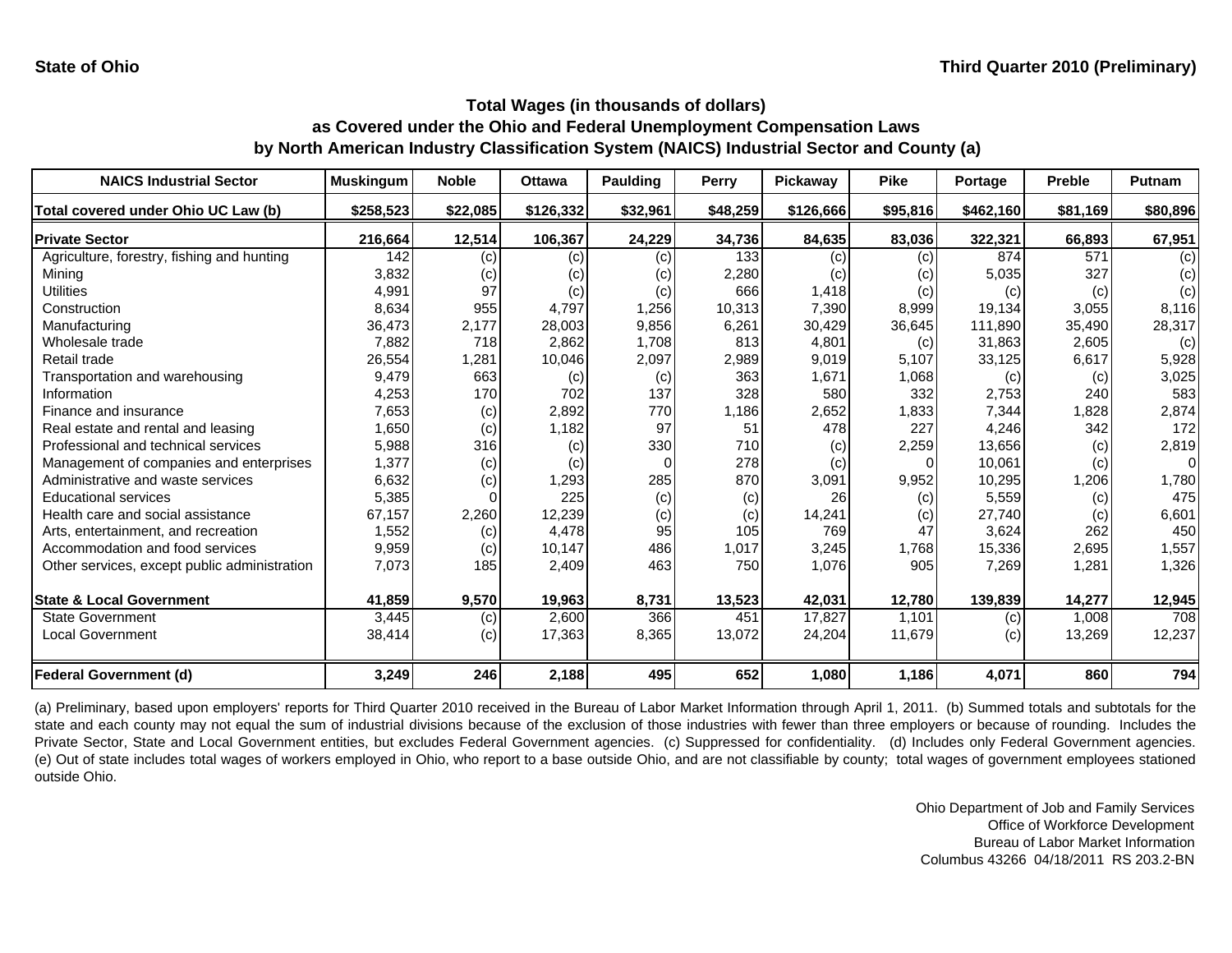| <b>NAICS Industrial Sector</b>               | <b>Richland</b> | <b>Ross</b> | <b>Sandusky</b> | <b>Scioto</b> | <b>Seneca</b> | <b>Shelby</b> | <b>Stark</b> | <b>Summit</b> | <b>Trumbull</b> | <b>Tuscarawas</b> |
|----------------------------------------------|-----------------|-------------|-----------------|---------------|---------------|---------------|--------------|---------------|-----------------|-------------------|
| Total covered under Ohio UC Law (b)          | \$411,320       | \$222,552   | \$220,177       | \$188,803     | \$148,384     | \$255,741     | \$1,300,758  | \$2,528,609   | \$622,037       | \$256,213         |
| <b>Private Sector</b>                        | 339,662         | 176,957     | 191,614         | 138,387       | 123,244       | 231,080       | 1,123,149    | 2,235,886     | 529,859         | 216,335           |
| Agriculture, forestry, fishing and hunting   | 607             | 353         | (c)             | 252           | 1,324         | (c)           | 2,398        | 1,013         | 502             | 747               |
| Mining                                       | 182             | 172         | (c)             | 17            | 1,225         | (c)           | 2,959        | 553           | 386             | 6,882             |
| Utilities                                    | (c)             | 3,989       | 1,449           | 3,079         | 2,465         | (c)           | 10,915       | 21,137        | 2,853           | 1,321             |
| Construction                                 | 21,709          | 6,135       | 8,375           | 6,732         | 10,856        | 14,667        | 69,271       | 113,232       | 24.855          | 12,312            |
| Manufacturing                                | 98,034          | 48,255      | 92,771          | 16,663        | 36,785        | 134,553       | 286.489      | 369,791       | 195,701         | 70,014            |
| Wholesale trade                              | 18,372          | 4,576       | 5,573           | 2,157         | 6,290         | 15,538        | 64.341       | 182.106       | 20.955          | 11,902            |
| Retail trade                                 | 38,986          | 21,087      | 15,763          | 16,583        | 12,263        | 10,944        | 112,483      | 181,635       | 58,563          | 23,649            |
| Transportation and warehousing               | (c)             | 4,689       | 5,015           | 4,143         | 5,470         | (c)           | 22,685       | 83,268        | 21,872          | 7,924             |
| Information                                  | 11,814          | 4,133       | 1,163           | 2,029         | 1,430         | 2,252         | 17,942       | 45,612        | 6,611           | 2,364             |
| Finance and insurance                        | 10,777          | 4,351       | 4,260           | 4,509         | 5,269         | 3,608         | 60,543       | 115,850       | 13,669          | 6,851             |
| Real estate and rental and leasing           | 2,330           | 716         | 2,954           | 1,480         | 350           | 894           | 10,003       | 20,504        | 6,575           | 1,784             |
| Professional and technical services          | 9,734           | 2,965       | 3,102           | 8,587         | 2,346         | 5,062         | 44,131       | 169,757       | 13,015          | 6,975             |
| Management of companies and enterprises      | 1,036           | 2,846       | 3,125           | 500           | 3,510         | $\Omega$      | 18.851       | 242.899       | 11.226          | 1,293             |
| Administrative and waste services            | 23,581          | 6,012       | 9,119           | 1,814         | 2,583         | 8,015         | 45,034       | 113,548       | 23,116          | 10,022            |
| <b>Educational services</b>                  | 2,271           | 918         | (c)             | 1,220         | 7,694         | 630           | 22,750       | 25,992        | 2,954           | 801               |
| Health care and social assistance            | 65,615          | 54,541      | (c)             | 58,017        | 16,252        | 15,431        | 248,398      | 414,445       | 96,377          | 34,973            |
| Arts, entertainment, and recreation          | 1,862           | 851         | 1,420           | 269           | 522           | 303           | 7,553        | 15,433        | 2,823           | 1,197             |
| Accommodation and food services              | 14,124          | 7,812       | 5,868           | 7,510         | 3,740         | 3,996         | 45,935       | 69,267        | 18,150          | 9,571             |
| Other services, except public administration | 6,781           | 2,555       | 3,997           | 2,827         | 2,870         | 3,002         | 30,467       | 49,845        | 9,657           | 5,754             |
| <b>State &amp; Local Government</b>          | 71,658          | 45,595      | 28,564          | 50,415        | 25,140        | 24,660        | 177,610      | 292,724       | 92,179          | 39,878            |
| <b>State Government</b>                      | 18,376          | 18,088      | 1,316           | 21,791        | 4,656         | 3,449         | 20,001       | 60,060        | 10,890          | 5,416             |
| <b>Local Government</b>                      | 53,282          | 27,507      | 27,248          | 28,624        | 20,484        | 21,211        | 157,609      | 232,664       | 81,289          | 34,462            |
| <b>Federal Government (d)</b>                | 9,310           | 25,676      | 1,301           | 2,377         | 1,422         | 993           | 15,809       | 30,002        | 6,869           | 3,027             |

(a) Preliminary, based upon employers' reports for Third Quarter 2010 received in the Bureau of Labor Market Information through April 1, 2011. (b) Summed totals and subtotals for the state and each county may not equal the sum of industrial divisions because of the exclusion of those industries with fewer than three employers or because of rounding. Includes the Private Sector, State and Local Government entities, but excludes Federal Government agencies. (c) Suppressed for confidentiality. (d) Includes only Federal Government agencies. (e) Out of state includes total wages of workers employed in Ohio, who report to <sup>a</sup> base outside Ohio, and are not classifiable by county; total wages of government employees stationed outside Ohio.